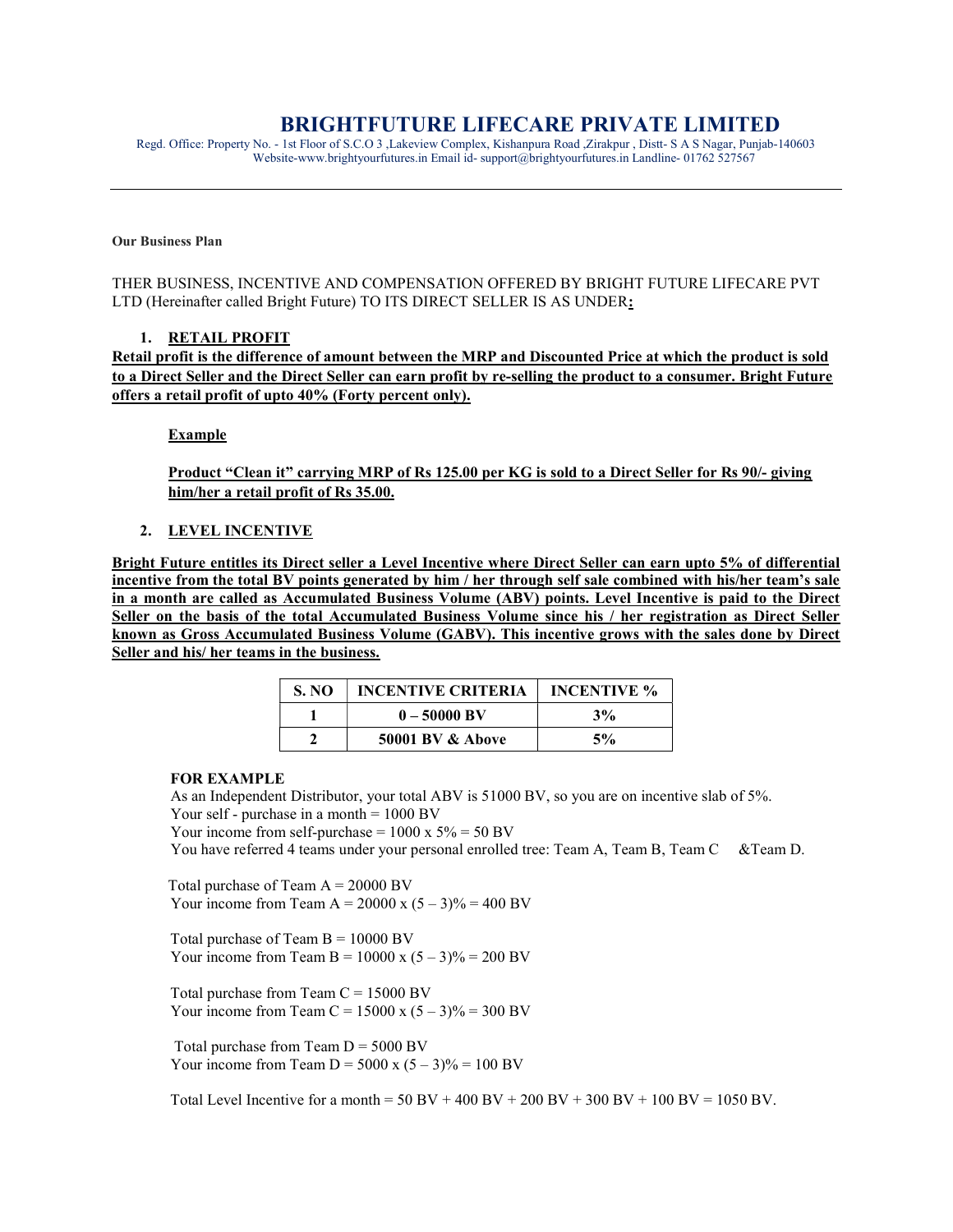# 3. PROGRESSIVE BUSINESS INCENTIVE (PBI)

Bright Future entitles its Direct seller a Progressive Business Incentive equivalent to 35 (Thirty Five) percent of total business volume turnover of the entity which Entity is distributing in two parts  $1<sup>st</sup> 22%$  of total BV turnover to all Direct seller who able to match more than 39999 BV in a month as per Progressive Business Point (PBP) earned by the Direct Seller in a particular month. 1 PBP is earned when the Independent Distributor is able to match Business of 2500 BV in his / her Highest Business Team & 2<sup>nd</sup> Highest Business team. Further Entity has a provision of 13% of total BV turnover in addition to 22% of total BV turnover for all those Direct Seller who is able to match Business Volume less than 40000 BV in his / her Highest Business Team  $\& 2<sup>nd</sup>$  Highest Business Team, as Progressive Business Incentive as per the Points earned by him/her in a month.

#### PROGRESSIVE BUSINESS INCENTIVE = No. of PBP x PBP Point Value

PBP Point Value = 22% of Entity's Total BV Turnover / Total PBP Points collected. PBP Point Value = 13% of Entity's Total BV Turnover / Total PBP Points collected.

#### For Example:

 Direct Seller A and Direct Seller B has matched 45000 BV and 35000 BV respectively in a month On matching of 45000 BV, A has earned 18 PBP Points. On matching of 35000 BV, has earned 14 PBP Points.

 Total Business Volume Turnover of Entity = 5000000 BV Total PBP Points collected = 3000 PROGRESSIVE BUSINESS INCENTIVE = 5000000 x 22 / 100 = 1100000 PROGRESSIVE BUSINESS INCENTIVE = 5000000 x 13 / 100 = 650000

 PBP Point Value = 1100000 / 3000 = 366.66 BV PBP Point Value = 650000 / 3000 = 216.66 BV

 PROGRESSIVE BUSINESS INCENTIVE of Direct Seller A = 18 x 366.66= 6599.88 BV **PROGRESSIVE BUSINESS INCENTIVE** of Direct Seller B =  $(14 \times 366.66) + (14 \times 216.66) =$ 8166.48 BV

#### RANK RECOGINITION

Direct Seller achieves a Recognition Level on the basis of certain business in his / her team. Below mentioned is the Qualification Criteria of Rank Recognition Levels.

| S <sub>NO</sub> . | <b>BUSINESS VOLUME &amp;</b><br><b>QUALIFIED TEAM IN</b><br><b>LEFT TEAM</b> | <b>BUSINESS VOLUME &amp;</b><br><b>QUALIFIED TEAM IN</b><br><b>RIGHT TEAM</b> | <b>RECOGNITION</b><br><b>LEVELS</b> |
|-------------------|------------------------------------------------------------------------------|-------------------------------------------------------------------------------|-------------------------------------|
|                   | 10,000 BV                                                                    | 10,000 BV                                                                     | <b>Bronze</b>                       |
| 2                 | 30,000 BV                                                                    | 30,000 BV                                                                     | Silver                              |
| 3                 | 1,00,000 BV                                                                  | 1,00,000 BV                                                                   | Gold                                |
| 4                 | 2,00,000 BV                                                                  | 2,00,000 BV                                                                   | Pearl                               |
| 5                 | 4,00,000 BV                                                                  | 4,00,000 BV                                                                   | Topaz                               |
| 6                 | 8,00,000 BV                                                                  | 8,00,000 BV                                                                   | Emerald                             |
|                   | 16,00,000 BV                                                                 | 16,00,000 BV                                                                  | Elite                               |
| 8                 | 32,00,000 BV                                                                 | 32,00,000 BV                                                                  | Venus                               |
| 9                 | 80,00,000 BV                                                                 | 80,00,000 BV                                                                  | Mercury                             |
| 10                | 2,00,00,000 BV                                                               | 2,00,00,000 BV                                                                | Diamond                             |
| 11                | 5,00,00,000 BV                                                               | 5,00,00,000 BV                                                                | Double Diamond                      |
| 12                | 12,00,00,000 BV                                                              | 12,00,00,000 BV                                                               | Crown                               |
| 13                | 30,00,00,000 BV                                                              | 30,00,00,000 BV                                                               | <b>Star Crown</b>                   |
| 14                | 60,00,00,000 BV                                                              | 60,00,00,000 BV                                                               | Universal Crown                     |

Notes : Maximum threshold limit to earn Progressive Business Incentive is Rs. 65000/- as per business cycle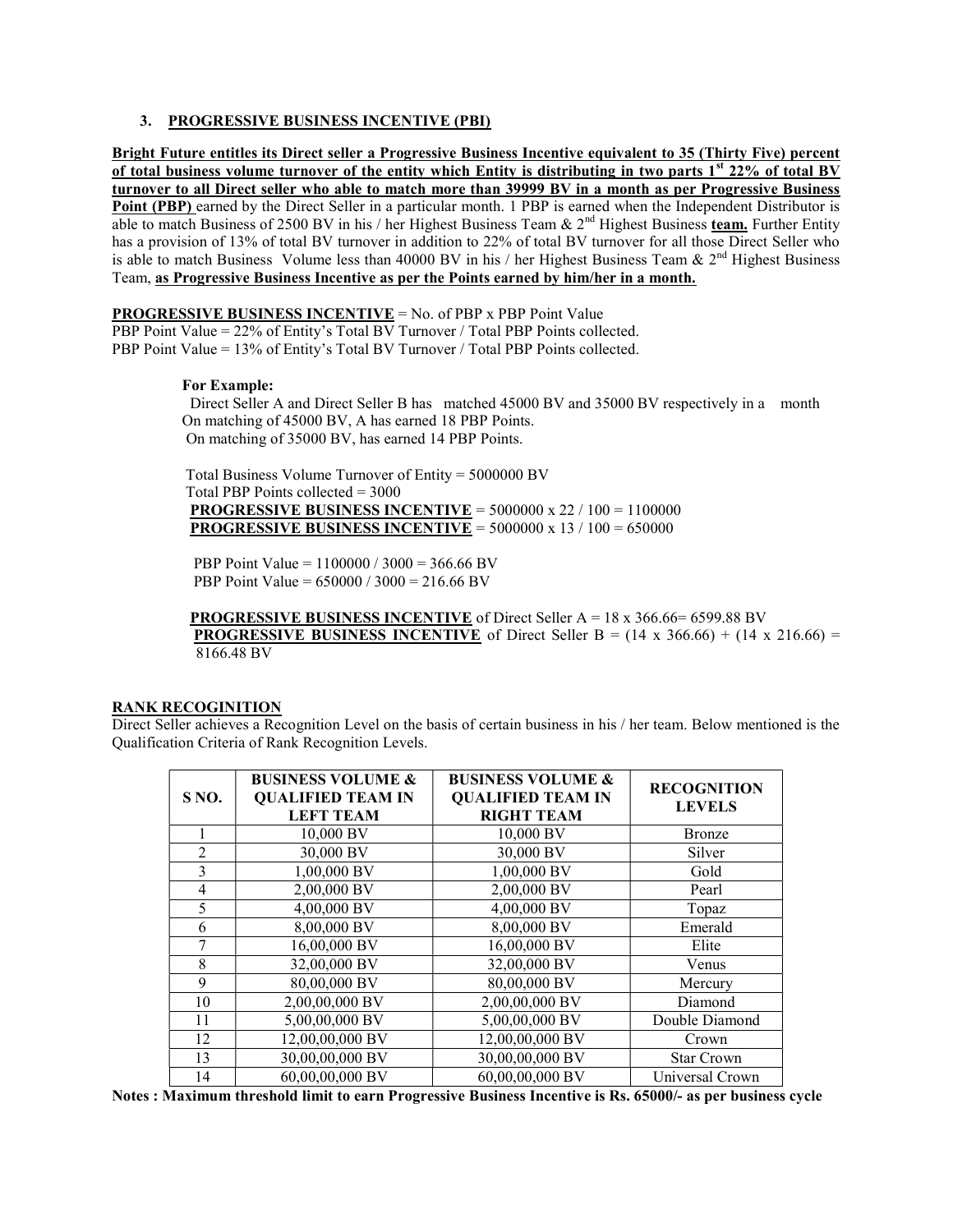#### 4. FUEL FUND

Bright Future entitles its Direct seller a Fuel Fund equivalent to 3% (Three) percent of total business volume turnover of the entity when his/her matching sale combined with his/her team's matching sale, in both legs, as per Fuel Fund Point (FFP). Entity is distributing 3% of total BV turnover to all those Direct sellers who able to match less than 29999 BV in a month as per Fuel Fund Point (FFP) earned by the Direct Seller in a particular month. 1 FFP is earned when the Independent Distributor is able to match Business of 15000 BV in his / her Highest Business Team  $\& 2^{nd}$  Highest Business team. calculated as under:

# FUEL FUND =  $No.$  of FFP x FFP Point Value

FFP Point Value = 3% of Entity's Total BV Turnover / Total FFP Points collected.

# For Example:

 Direct Seller A and Direct Seller B has matched 25000 BV and 31000 BV respectively in a month On matching of 25000 BV, A has earned 1 FFP Points. On matching of 31000 BV, B has earned 0 FFP Points.

 Total Business Volume Turnover of Entity = 5000000 BV Total FFP Points collected = 1000 FUEL FUND =  $5000000 \times 3 / 100 = 150000$ 

FFP Point Value = 150000 / 1000 = 150 BV

FUEL FUND of Direct Seller  $A = 1 x 150 = 150 BV$ FUEL FUND of Direct Seller  $B = 0x$  150 = 0 BV

# 5. TRAVEL FUND

Bright Future entitles its Direct seller a Travel Fund equivalent to 9.5% (nine and half) percent of total business volume turnover of the entity is distributing in two parts 1<sup>st</sup> 8% of total BV turnover to all Direct seller who able to match more than 50000 BV in a month as per Travel Fund Point (TFP) earned by the Direct Seller in a particular month. 1 TFP is earned when the Independent Distributor is able to match Business of 30000 BV in his / her Highest Business Team &  $2^{nd}$  Highest Business team. Further Entity has a provision of 1.5% of total BV turnover in addition to 8% of total BV turnover for all those Direct Seller who is able to match Business Volume less than 49999 BV in his / her Highest Business Team &  $2<sup>nd</sup>$  Highest Business Team, as Travel Fund as per the TFP Points earned by him/her in a month.

 TRAVEL FUND = No. of TFP x TFP Point Value TFP Point Value = 8% of Entity's Total BV Turnover / Total TFP Points collected. TFP Point Value = 1.5% of Entity's Total BV Turnover / Total TFP Points collected.

# 6. CAR FUND

Bright Future entitles its Direct seller a Car Fund equivalent to 11% (Eleven) percent of total business volume turnover of the entity which Entity is distributing in two parts 1<sup>st</sup> 10% of total BV turnover to all volume Direct seller who able to match more than 50000 BV in a month as per Car Fund Point (CFP) earned by the Direct Seller in a particular month. 1 CFP is earned when the Independent Distributor is able to match Business of 40000 BV in his / her Highest Business Team & 2<sup>nd</sup> Highest Business team. Further Entity has a provision of 1% of total BV turnover in addition to 10% of total BV turnover for all those Direct Seller who is able to match Business Volume less than 49999 BV in his / her Highest Business Team &  $2<sup>nd</sup>$  Highest Business Team, as Car Fund as per the CFP Points earned by him/her in a month.

# CAR FUND = No. of CFP x CFP Point Value

 CFP Point Value = 10% of Entity's Total BV Turnover / Total CFP Points collected. CFP Point Value = 1% of Entity's Total BV Turnover / Total CFP Points collected.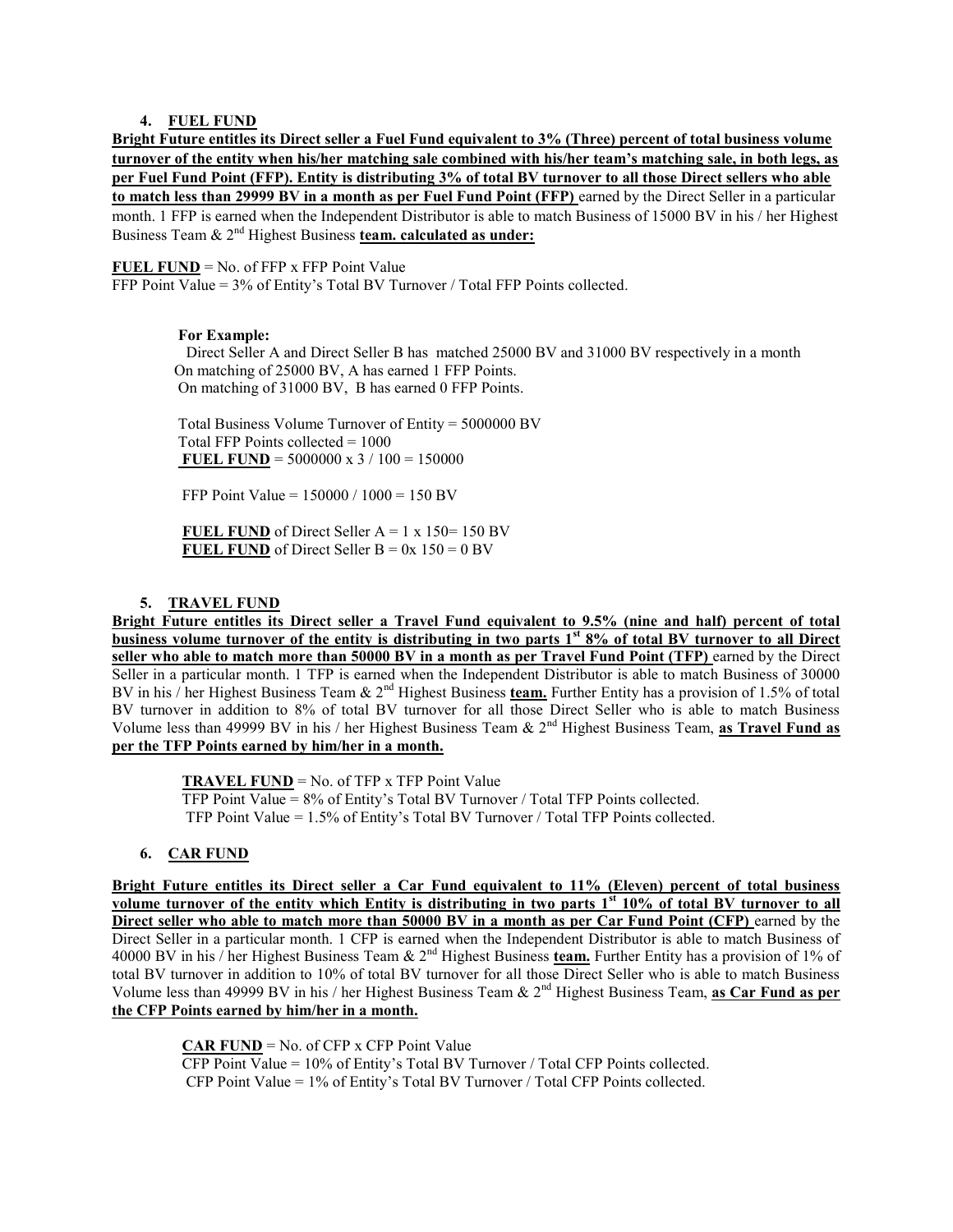### 7. HOUSE FUND

Bright Future entitles its Direct seller a House Fund equivalent to 7.5% of total business volume turnover of the entity. Entity will distribute House Fund to those Direct Sellers from next month who are able to match 50000 BV in his / her Highest Business Team &  $2^{nd}$  Highest Business team for two consecutive months. Entity is distributing in two parts  $1<sup>st</sup> 6%$  of total BV turnover to all Direct seller who able to match more than 60000 BV in a month as per House Fund Point (HFP) earned by the Direct Seller in a particular month. 1 CFP is earned when the Independent Distributor is able to match Business of 50000 BV in his / her Highest Business Team  $\& 2<sup>nd</sup>$ Highest Business team. Further Entity has a provision of 1.5% of total BV turnover in addition to 6% of total BV turnover for all those Direct Seller who is able to match Business Volume less than 59999 BV in his / her Highest Business Team &  $2<sup>nd</sup>$  Highest Business Team, as House Fund as per the HFP Points earned by him/her in a month.

> $HOUSE FUND = No. of HFP x HFP Point Value$ HFP Point Value = 6% of Entity's Total BV Turnover / Total HFP Points collected. HFP Point Value = 1.5% of Entity's Total BV Turnover / Total HFP Points collected.

# 8. EDUCATION FUND

Bright Future entitles its Direct seller a Education Fund equivalent to 8% of total business volume turnover of the entity. Entity will distribute Education Fund to those Direct Sellers from next month who are able to match 60000 BV in his / her Highest Business Team &  $2<sup>nd</sup>$  Highest Business team for three consecutive months. Entity is distributing in two parts 1<sup>st</sup> 5% of total BV turnover to all Direct seller who able to match more than 100000 BV in a month as per Education Fund Point (EFP) earned by the Direct Seller in a particular month. 1 EFP is earned when the Independent Distributor is able to match Business of 60000 BV in his / her Highest Business Team & 2<sup>nd</sup> Highest Business **team.** Further Entity has a provision of 3% of total BV turnover in addition to 5% of total BV turnover for all those Direct Seller who is able to match Business Volume less than 99999 BV in his / her Highest Business Team &  $2<sup>nd</sup>$  Highest Business Team, as Education Fund as per the EFP Points earned by him/her in a month.

**EDUCATION FUND** = No. of EFP x EFP Point Value

 EFP Point Value = 5% of Entity's Total BV Turnover / Total EFP Points collected. HFP Point Value = 3% of Entity's Total BV Turnover / Total EFP Points collected.

# 9. CLUB INCENTIVE

To encourage team performance and further compensate Direct Seller for their sales and their team sales, Entity compensates its Direct Sellers with Club Incentive. Club Incentive is paid to Direct Sellers in 2 different clubs as mentioned below:

# DEVELOPER CLUB INCENTIVE:

 Bright Future entitles its Direct seller a Developer Club Incentive equivalent to 2.5% of total business volume turnover of the entity. Entity will distribute Developer Club Incentive to those Direct Sellers who are able to maintain 100000 BV in his / her Highest Business Team &  $2<sup>nd</sup>$  Highest Business team. Entity is distributing equally the allocated amount among all the achievers. Developer Club Incentive is calculated as mentioned below:

**Developer Club Incentive** =  $2.5\%$  of Entity's Monthly BV Turnover Total No. of Developer Club Incentive Achievers